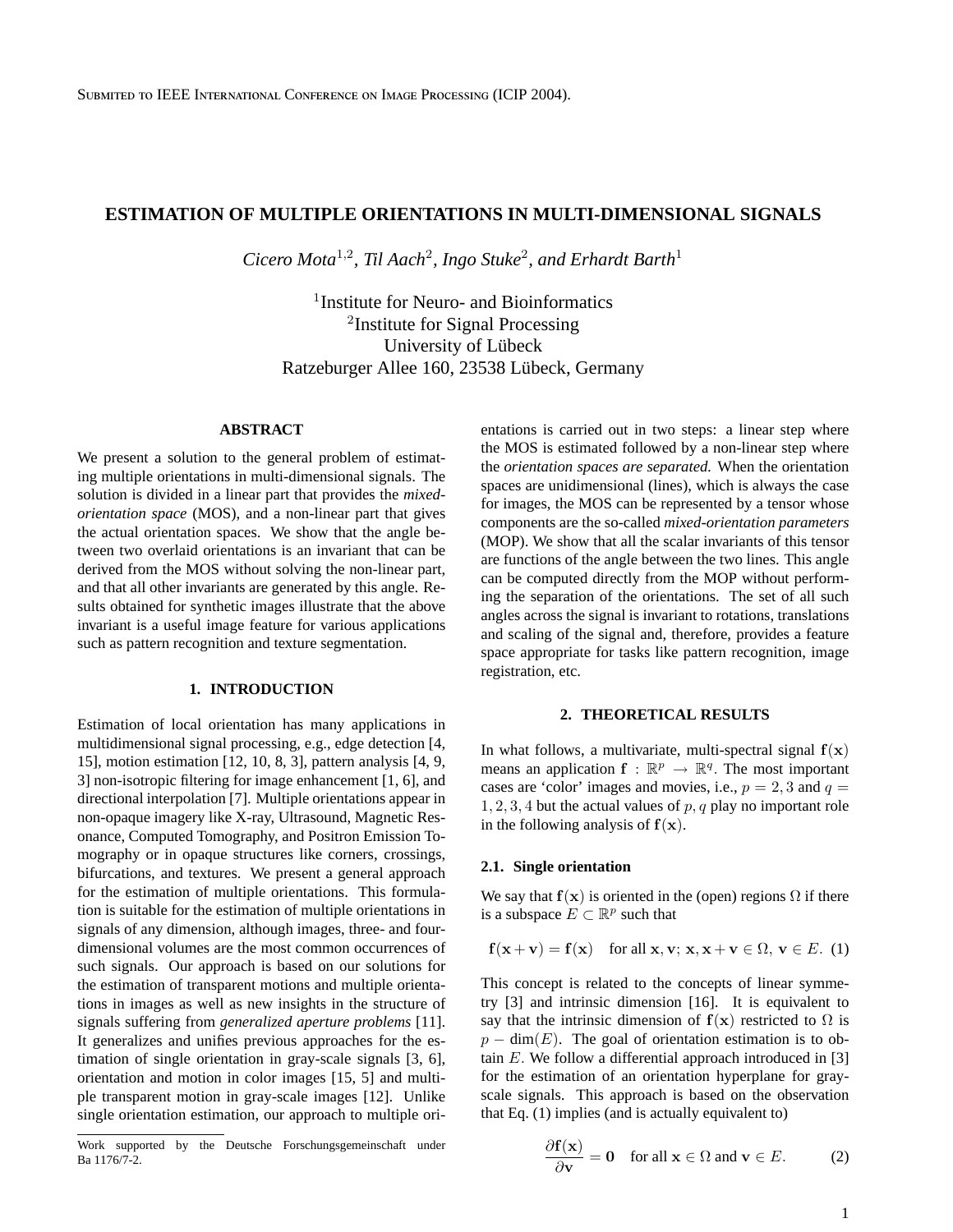Eq. (2), in its turn, is equivalent to

$$
\int_{\Omega} \left| \frac{\partial \mathbf{f}(\mathbf{x})}{\partial \mathbf{v}} \right|^2 d\Omega = 0.
$$
 (3)

To evaluate Eq. (3), let  $\mathbf{x} = (x_1, \dots, x_p)^T$  and  $\mathbf{v} = (v_1, \dots, v_n)^T$  $(v_p)^T$ , thus,  $\partial f(\mathbf{x})/\partial \mathbf{v} = \sum_{i=1}^{p} v_j \mathbf{f}_{x_j}(\mathbf{x})$ , where  $\mathbf{f}_{x_j}(\mathbf{x})$  is a short notation for  $\partial f(x)/\partial x_j$ . Therefore,

$$
\left|\frac{\partial \mathbf{f}(\mathbf{x})}{\partial \mathbf{v}}\right|^2 = \sum_{i,j} v_i v_j \mathbf{f}_{x_i}(\mathbf{x}) \cdot \mathbf{f}_{x_j}(\mathbf{x}).\tag{4}
$$

Eq. (3) can be rewritten as

$$
\mathbf{v}^T \mathbf{J} \mathbf{v} = 0,\tag{5}
$$

where  $J = J(f)$  is given by

$$
\mathbf{J} = \int \begin{bmatrix} \mathbf{f}_{x_1}(\mathbf{x}) \cdot \mathbf{f}_{x_1}(\mathbf{x}) & \cdots & \mathbf{f}_{x_1}(\mathbf{x}) \cdot \mathbf{f}_{x_p}(\mathbf{x}) \\ \vdots & & \vdots \\ \mathbf{f}_{x_p}(\mathbf{x}) \cdot \mathbf{f}_{x_1}(\mathbf{x}) & \cdots & \mathbf{f}_{x_p}(\mathbf{x}) \cdot \mathbf{f}_{x_p}(\mathbf{x}) \end{bmatrix} d\Omega.
$$
 (6)

Alternatively, if  $f = (f_1, \ldots, f_q)^T$ , we have  $\partial f(x)/\partial v =$  $(\nabla f_1 \cdot \mathbf{v}, \dots, \nabla f_n \cdot \mathbf{v})^T$ , and consequently,

$$
\left|\frac{\partial \mathbf{f}(\mathbf{x})}{\partial \mathbf{v}}\right|^2 = \mathbf{v}^T \left(\sum_{1}^{n} \nabla f_k \nabla f_k^T\right) \mathbf{v} \tag{7}
$$

which implies (see [15] for a similar result obtained for color images)

$$
\mathbf{J} = \sum_{1}^{q} \mathbf{J}(f_k). \tag{8}
$$

Since J is symmetric and non-negative, Eq. (5) is equivalent to

$$
Jv = 0 \tag{9}
$$

which means that  $E$  is the null-eigenspace of  $J$ . In practice, due to noise and other possible distortions,  $E$  is estimated as the subspace spanning the set of solutions of

$$
\min \mathbf{v}^T \mathbf{J} \mathbf{v}
$$
  
s.t.  $|\mathbf{v}|^2 = 1$ , (10)

i.e., E is estimated as the eigenspace associated to the smallest eigenvalues of J. Confidence on the estimation can thus be derived from the eigenvalues (or, equivalently, scalar invariants) of  $J$  [12].

### **2.2. Multiple orientations**

We say that  $f(x)$  is multiple oriented in  $\Omega$  if it is the additive superposition of single oriented signals, i. e.,

$$
\mathbf{f}(\mathbf{x}) = \sum_{1}^{N} \mathbf{g}_n(\mathbf{x})
$$
 (11)

and each  $g_n$  is single oriented. Such decomposition is not unique:  $f(x) = g(u \cdot x, v \cdot x) = g_1(u \cdot x) + g_2(v \cdot x)$  is simultaneously oriented along a line and the superposition of two signal oriented along planes.

Let  $E_n$  be the orientation space of  $g_n$ , then the goal of multiple orientation estimation is to obtain  $E_1, \ldots, E_N$ given  $f(x)$ . Note that neither N nor  $g_1, \ldots, g_N$  are known in advance. For simplicity, we restrict the following to  $f(x) = g_1(x) + g_2(x)$ . The general case is straightforward but for the separation of the orientation spaces. Let u and v be vectors such that  $\partial$ g<sub>1</sub>(x)/ $\partial$ **u** =  $\partial$ g<sub>2</sub>(x)/ $\partial$ **v** = 0, we have

$$
\frac{\partial^2 \mathbf{f}(\mathbf{x})}{\partial \mathbf{u} \partial \mathbf{v}} = \mathbf{0}
$$
 (12)

which expands to

$$
\sum_{i\leq j} c_{ij} \mathbf{f}_{x_i x_j}(\mathbf{x}) = \mathbf{0},\tag{13}
$$

where

$$
c_{ij} = \begin{cases} u_j v_j \text{ if } i = j \\ u_i v_j + u_j v_i \text{ otherwise.} \end{cases}
$$
 (14)

Proceeding in a way similar to the estimation of single orientations, we take the square and integrate Eq. (13), to obtain

$$
\mathbf{c}^T \mathbf{J}_2 \mathbf{c} = 0,\tag{15}
$$

where  $J_2 = J_2(f)$  is given by

$$
\mathbf{J}_2 = \int_{\Omega} \left[ \mathbf{f}_{x_i x_j}(\mathbf{x}) \cdot \mathbf{f}_{x_i x_{j'}}(\mathbf{x}) \right]_{i \leq j, i' \leq j'} d\Omega \qquad (16)
$$

and  $\mathbf{c} = \mathbf{c}(\mathbf{u}, \mathbf{v}) = (c_{ij})_{i \leq j}^T$  is the MOP vector. Similarly to the single orientation case, Eq. (15) is solved in a least square sense as the subspace  $S_2$  spanning the solutions of

$$
\min \mathbf{s}^T \mathbf{J}_2 \mathbf{s}
$$
  
s.t.  $|\mathbf{s}|^2 = 1$ . (17)

Note that the unknown c in Eq. (15) has changed to  $s =$  $(s_{ij})_{i\leq j}^T$  in the above equation because not all solutions of Eq. (17) can account for Eq. (14).  $S_2$  is the subspace spanning the set  $\mathcal{C} = \{c(\mathbf{u}, \mathbf{v}); \mathbf{u} \in E_1, \mathbf{v} \in E_2\}$ . We call  $S_2$  MOS. It provides a implicit although complete representation of the orientations of the components of  $f: E_1, E_2$ . Note that Eq.  $(8)$  is also valid for  $\mathbf{J}_2$ .

### **2.3. The mixed-orientation space**

Since  $C$  is not a subspace, we need a rule to decide which elements of  $S_2$  belong to C. For this, note that the entries of  $\mathbf{C}_s = \frac{1}{2}(\mathbf{u} \otimes \mathbf{v} + \mathbf{v} \otimes \mathbf{u})$  and c are the same up to the factor  $1/2$  in the off-diagonal entries of  $C_s$ . The following applies to  $\mathbf{C}_s$ .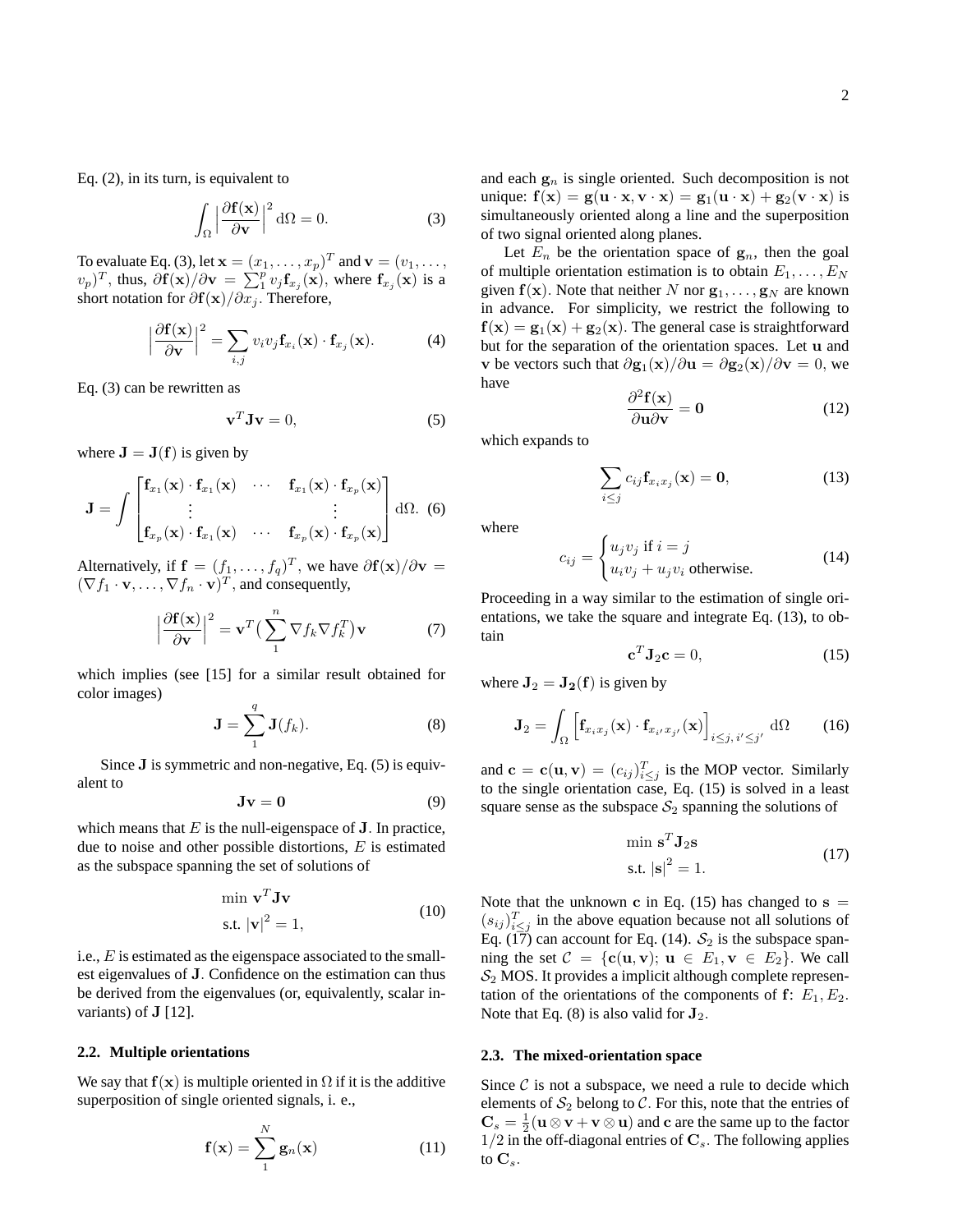**Proposition 1** *Let* **u**, **v** *be unit vectors and*  $\theta$  *the angle between them.* Then  $\mathbf{C}_s = \frac{1}{2} (\mathbf{u} \otimes \mathbf{v} + \mathbf{v} \otimes \mathbf{u})$  has only two *non-zero eigenvalues*  $\lambda_1 = \cos^2 \frac{\theta}{2}$  *and*  $\lambda_2 = -\sin^2 \frac{\theta}{2}$  *with corresponding eigenvectors*  $\mathbf{u} + \mathbf{v}$  *and*  $\mathbf{u} - \mathbf{v}$ *.* 

If **A** is a matrix and  $p(\lambda) = |\lambda \mathbf{I} - \mathbf{A}| = \sum_{i=0}^{p} S_i \lambda^{p-i}$ is its characteristic polynomial, the coefficients  $S_i$  are the basic invariants (symmetric polynomials of the eigenvalues) of A and analytically expressed in terms of the entries in A. Prop. 1 allows to conclude that for  $C_s$ 

$$
S_1 = \cos \theta
$$
,  $S_2 = -\frac{\sin^2 \theta}{4}$ ,  $S_i = 0$  for  $i > 2$ . (18)

# *2.3.1. Characterization of the mixed-orientation parameters*

To decide which elements  $s \in S_2$  can be written in the form  $s = c(u, v)$ , we look at Eq. (15) in the Fourier domain where it becomes

$$
\mathbf{u} \cdot \boldsymbol{\omega} \mathbf{v} \cdot \boldsymbol{\omega} \mathbf{F}(\boldsymbol{\omega}) = \mathbf{0}, \tag{19}
$$

where  $\mathbf{F} = (F_1, \dots, F_q)^T$ ,  $F_k$  is the Fourier representation of  $f_k$  and  $\omega$  is the transformed variable. Eq. (19) means that  $\mathbf{F}(\omega)$  is supported by two subspaces of the Fourier domain whose orthogonal complements are  $E_1$  and  $E_2$ . The spectral decomposition of matrices allows to conclude that  $\mathbf{s} = \mathbf{c}(\mathbf{u}, \mathbf{v})$  if and only if the matrix  $\mathbf{S} = (s_{ij}')$  with

$$
s'_{ij} = \begin{cases} s_{jj} & \text{if } i = j \\ \frac{s_{ij}}{2} & \text{if } i < j \\ \frac{s_{ji}}{2} & \text{if } i > j \end{cases} \tag{20}
$$

has basic invariants satisfying

$$
S_2 < 0, \quad S_i = 0 \quad \text{for } i > 2. \tag{21}
$$

#### *2.3.2. Separation of the mixed-motion parameters*

The separation of the orientation spaces  $E_1, E_2$  given  $S_2$ involves solving the equation

$$
\mathbf{c}(\mathbf{u}, \mathbf{v}) = \mathbf{s} \tag{22}
$$

for **u**, **v** given  $s \in S_2$ . The vector **s** is restricted by Eq. (21). Separation of the orientation spaces seems a non-trivial problem but for the case dim  $E_k = 1$ . In the absence of aperture problems, separation of two transparent motion vectors by eigenvalue analysis has been proposed by Shizawa and Mase [13]. An analytical method for the separation of N transparent motion vectors has been presented in [12]. For the important case of images the only non-trivial value for  $\dim E_k$  is *one* and different approaches can be used for the separation of the orientations parameters [2, 14]. The

case dim  $E_k = 1$  is simpler because it implies dim  $S_2 = 1$ and thus, Eq. (21) is either true or false for the whole  $S_2$ . Thus, for two unidimensional orientations,  $J_2$  has a nonsingular zero eigenvalue and its null eigenvector must satisfy Eq. (21). Under the previous conditions, Prop. 1 applies and the orientation can be recovered from the relationships

$$
\mathbf{u} = \cos\frac{\theta}{2}\mathbf{e}_1 + \sin\frac{\theta}{2}\mathbf{e}_2
$$
  

$$
\mathbf{v} = \cos\frac{\theta}{2}\mathbf{e}_1 - \sin\frac{\theta}{2}\mathbf{e}_2
$$
 (23)

where  $\mathbf{e}_n$  is the unit eigenvectors for  $\lambda_n$ ,  $n = 1, 2$ . Note that, due to Prop. 1,  $\cos \frac{\theta}{2} = \sqrt{\lambda_1}$  and  $\sin \frac{\theta}{2} = \sqrt{-\lambda_2}$  but the eigenvalues analysis can be performed analytically by the use of Eq. (18) and basic trigonometric identities.

As said before, dim  $S_N > 1$  never occurs in 2D-images, where except for flat components one can expect only unidimensional orientations spaces. Nevertheless, the problem already appears in the processing of transparencies in movies where two components can suffer from the *aperture problem* in the same local neighborhood. A categorization of the oriented patterns appearing in the components of  $f(x)$ based in the rank of  $J<sub>N</sub>$  has appeared in [11].

#### *2.3.3. Invariants of the mixed-orientation parameters*

Being an eigenvector of  $J_2$ , it clear that c is an invariant of  $f(x)$ . From the relationship between c and  $C_s$ , it is a tensor invariant. Thus, it is interesting to see what scalar invariants of  $f(x)$  are coded in c. Prop. 1 has this answer. All scalar invariants of c are generated by the angle  $\theta$  between the orientations. In fact, any scalar invariant can be written as a function  $g(\lambda_1, \ldots, \lambda_p)$  of the eigenvalues of  $\mathbf{C}_s$  and consequently as a function  $g(\theta)$ .

## **3. RESULTS**

We implemented an hierachical algorithm that first tries to fit a single orientation model and next a double orientation model to the signal. Model selection is based on the inmodel to the signal. Model selection is based on the invariants of  $J_N$  according to [12]:  $H > \epsilon_N$  and  $\sqrt[N]{K}$ variants of  $J_N$  according to [12]:  $H > \epsilon_N$  and  $\sqrt{K} <$ <br>  $c_N \sqrt[M-1]{S}$ , where  $M = \text{order } J_N$ ,  $H = \frac{S_1}{M}$ ,  $S = \frac{S_{M-1}}{M}$ and  $K = S_M$ . Fig. 1 shows a synthetic double orientated noisy image with orientations differing by 45◦ (half-left) and  $50^{\circ}$  (half-right). Mean and standard deviation of the estimated angles are  $45.19^\circ$ ,  $0.43^\circ$  (50.96, 0.43) for the halfleft (half-right) of the image. The angle increases continuously from  $45^\circ$  to  $50^\circ$  in the transition area between both regions. Parmeters for this example are: region  $\Omega$  of  $9 \times 9$ pixels,  $\epsilon_N = 0.01$ ,  $c_1 = 0.2$ ,  $c_2 = 0.4$ .

To deal with opaque structures, such as corners, where the additive superposition model is not exactly met, we apply a two step procedure: firstly, pixels where both single and double orientation models are rejected are marked;